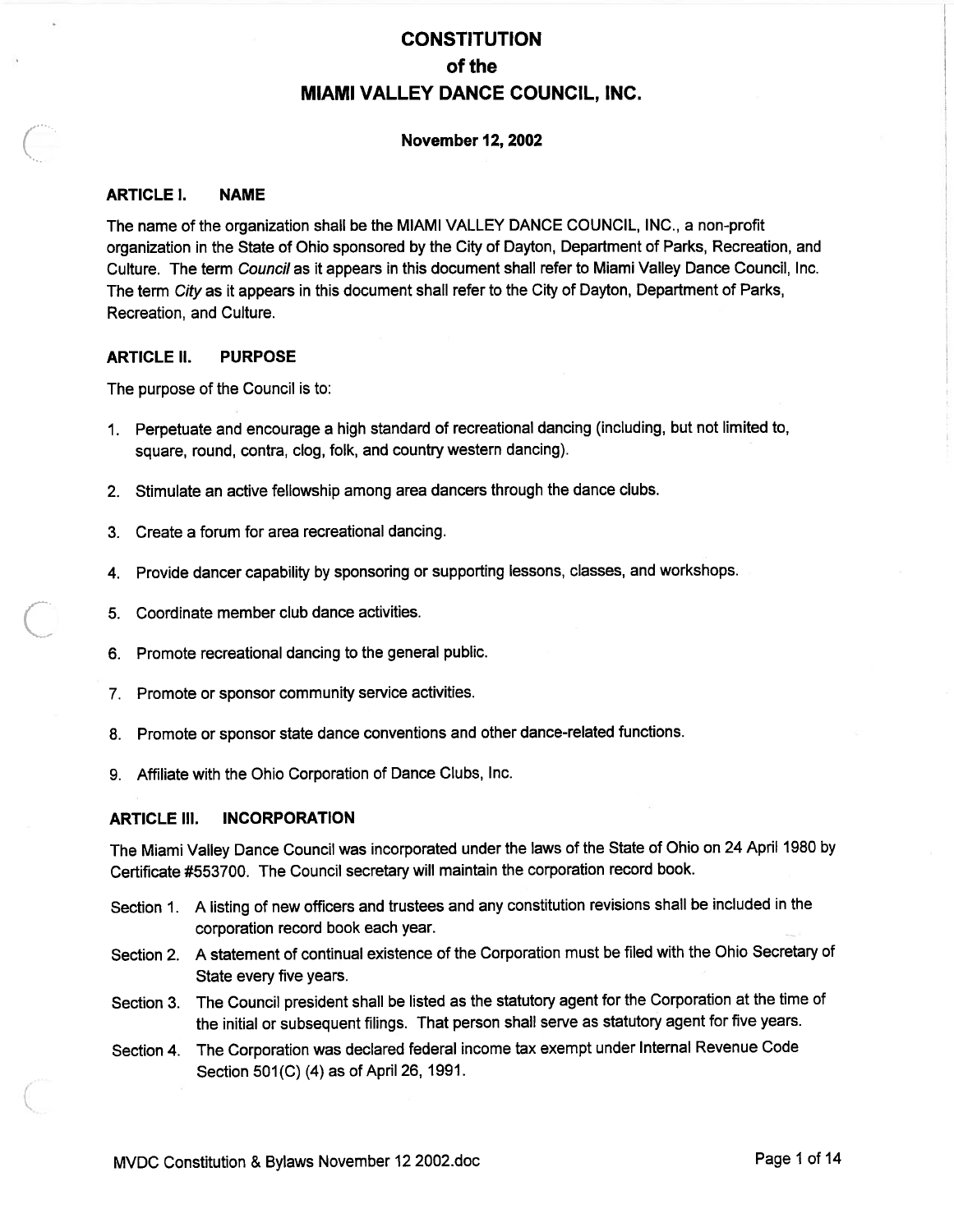# **CONSTITUTION** of the **MIAMI VALLEY DANCE COUNCIL, INC.**

## **November** 12, **2002**

## **ARTICLE IV. OPERATION**

Council members as a corporate body shall determine policies of the Miami Valley Dance Council, Inc. The trustees shall oversee operation of the Council. Elected and appointed officers shall assure efficient and effective operation and management.

### **ARTICLE V. MEMBERSHIP**

Council members are clubs that have been voted into membership. Membership is available to any Miami Valley area club that adheres to the purpose stated in ARTICLE II. A written request for membership submitted to the president of the Council shall include the following:

- 1. Club Name
- 2. Type of recreational dance club
- 3. Where and when the club dances
- 4. Club officers
- 5. Proposed club representative to Council
- 6. Reasons for joining
- 7. Agreement to uphold the constitution/bylaws of this Council
- 8. Copy of club's constitution and bylaws or operating procedures

#### **ARTICLE** VI. **OFFICERS**

The elected officers of the Council shall be the trustees, the president, the vice president, the secretary and the treasurer. The appointed officers shall be representatives to the Ohio Corporation of Dance Clubs, Inc.

 $\big($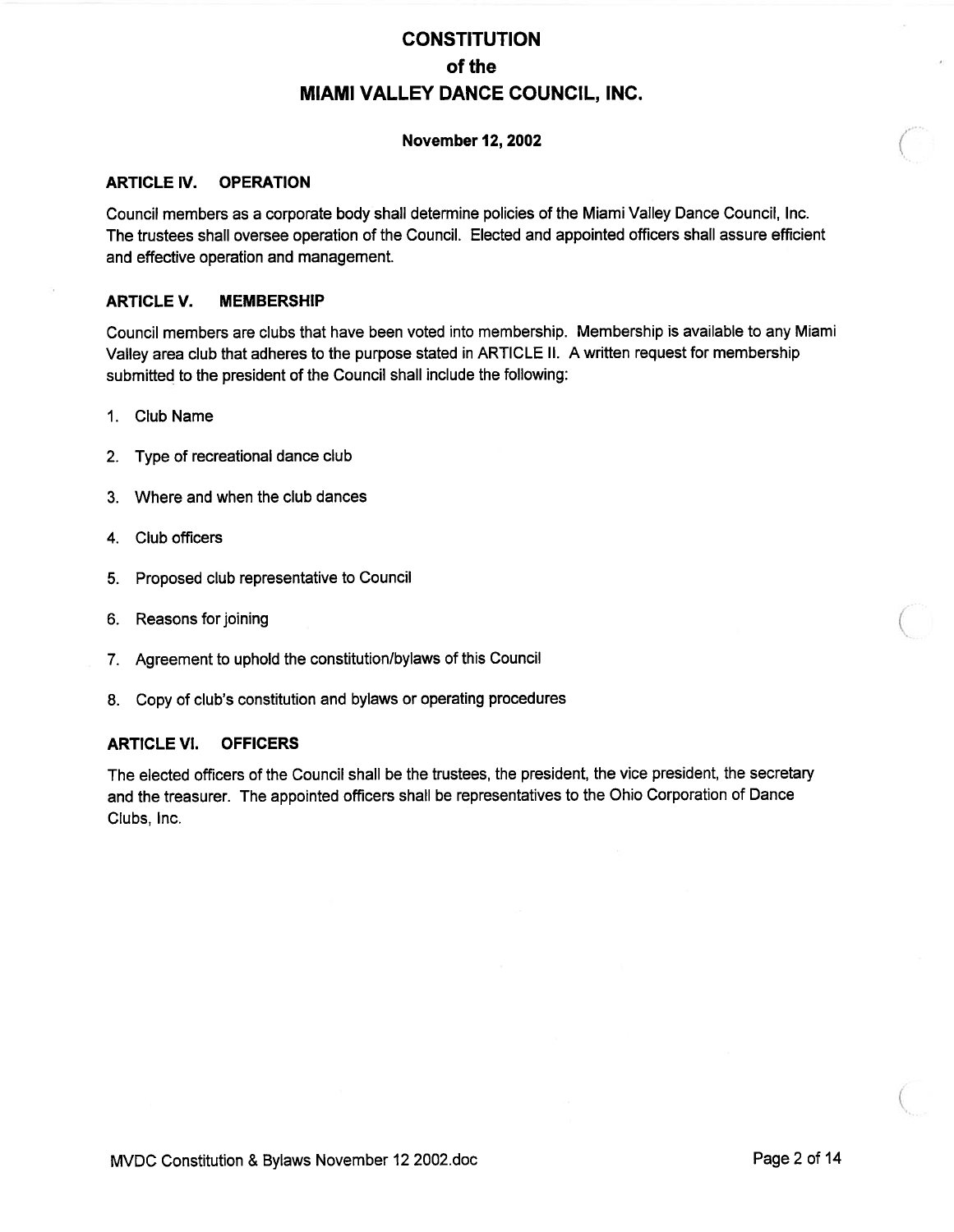# **CONSTITUTION** of the MIAMI VALLEY DANCE COUNCIL, INC.

### Novernber12,2002

## ARTICLE VII. MEETINGS

C"....

 $\overline{\left( \right. }$ 

Section 1. The regular business meetings of the Council shall be held on the second Tuesday in the odd-numbered months.

- A. Two-thirds of the eligible voters of the Council (see Bylaws, Article III, Section 1) shall constitute a quorum.
- B. Robert's Rules of Order shall be used as a guideline.
- Section 2. Special meetings may be called at the discretion of the president. The calling of a meeting is mandatory if requested by at least five club representatives. The purpose of a special meeting must be stated and no other business may be transacted at that meeting. If a vote is to be taken at a special meeting, it must be announced in advance of the meeting. A quorum must be present to take a vote.
- Section 3. To facilitate an orderly transition, an executive board organizational meeting shall be held prior to January 1. The purpose of this meeting is for current and newly elected officers to exchange office information and records.

## ARTICLE VIII. DISSOLUTION

The Council may be dissolved at any regular Council meeting or special Council meeting by a two-thirds vote of the eligible voters present and voting at that meeting. A quorum must be present to take a vote. (See Constitution, Article VII, Section 1.A.) Any Council assets will be distributed according to the direction of the Council members. Such will be done by two-thirds vote of the eligible voters present and voting. (See Bylaws, Article III, Section 1.)

## ARTICLE IX. AMENDMENTS

This constitution can be amended at any regular Council meeting by a two-thirds vote of the eligible voters present and voting at the meeting. (See Bylaws, Article III, Section 1.) Amendments must be submitted in writing and read to all club representatives at least one meeting prior to voting. This constitution shall be reviewed every five years.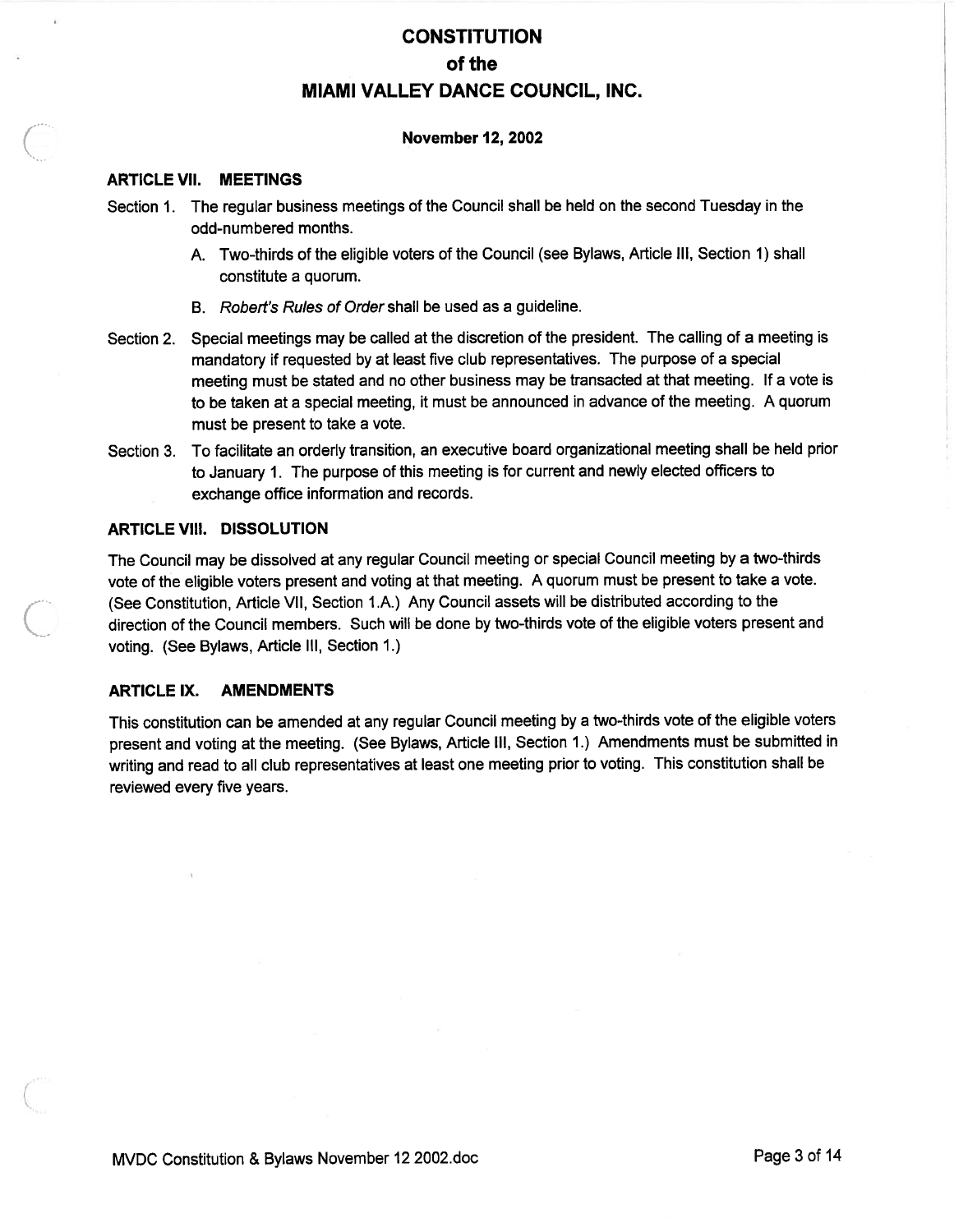This page intentionally left blank.

 $\overline{\phantom{a}}$ 

(

 $($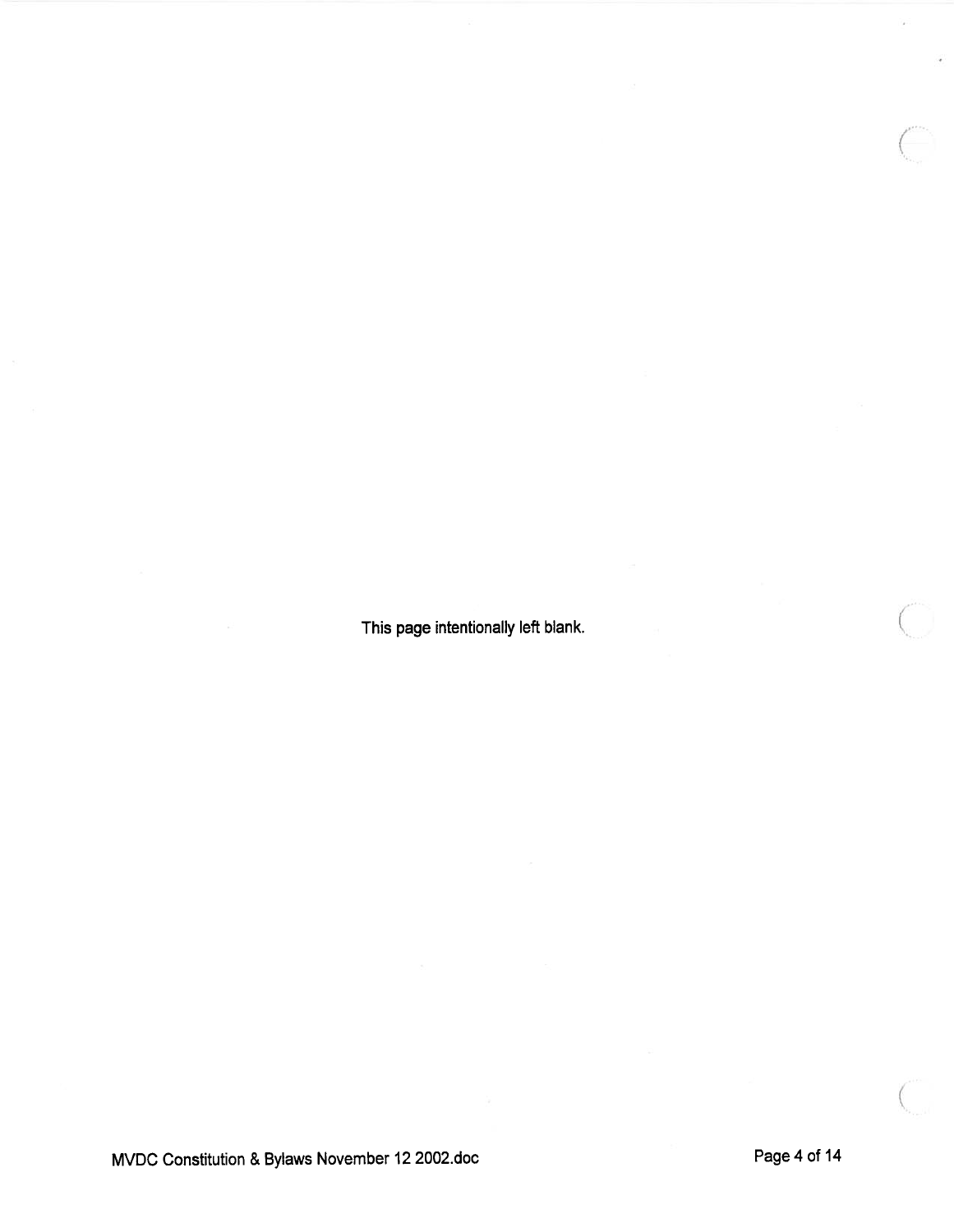#### **November** 12, **2002**

#### **ARTICLE I. DUTIES OF THE OFFICERS**

Section 1. Trustees (Four)

(

 $\big($ 

 $\overline{\left( \right. }$ 

- A. Oversee operation of the Council
- B. Provide future planning recommendations to the Council.
- C. Assume the duties of any temporarily incapacitated officer except the President until the officer is able to resume the duties of the office.

#### Section 2. President

- A. Presides at Council meetings.
- B. Manages business of the Council.
- C. Prepares and submits a budget, with Executive Committee inputs, for council approval in November each year.
- O. Appoints
	- 1. Officers. (See Constitution, Article VI, and Bylaws, Article II, Section 50.)
	- 2. Standing committees (with the exception of the Michael Solomon Support Committee), and (See Bylaws, Article VI, Section 3.)
	- 3. Ad hoc committees. (See Bylaws, Article VI, Section 4.)
- E. Serves as chair of the executive committee.
- F. Is an ex-officio member of all committees, except the nominating committee.
- G. Maintains official files.

#### Section 3. Vice President

- A. Manages operation of lessons, classes, and workshops sponsored by the Council.
- B. Assumes the duties of the president in his/her absence.

#### Section 4. Secretary

- A. Records minutes and attendance of all business proceedings.
- B. Keeps a list of all committee members.
- C. Keeps current copies of the Constitution and Bylaws. Keeps standing policies current with decisions made during Council meetings.
- O. Maintains the corporation record book. (See Constitution, Article III.)
- E. Processes business correspondence for the Council as required.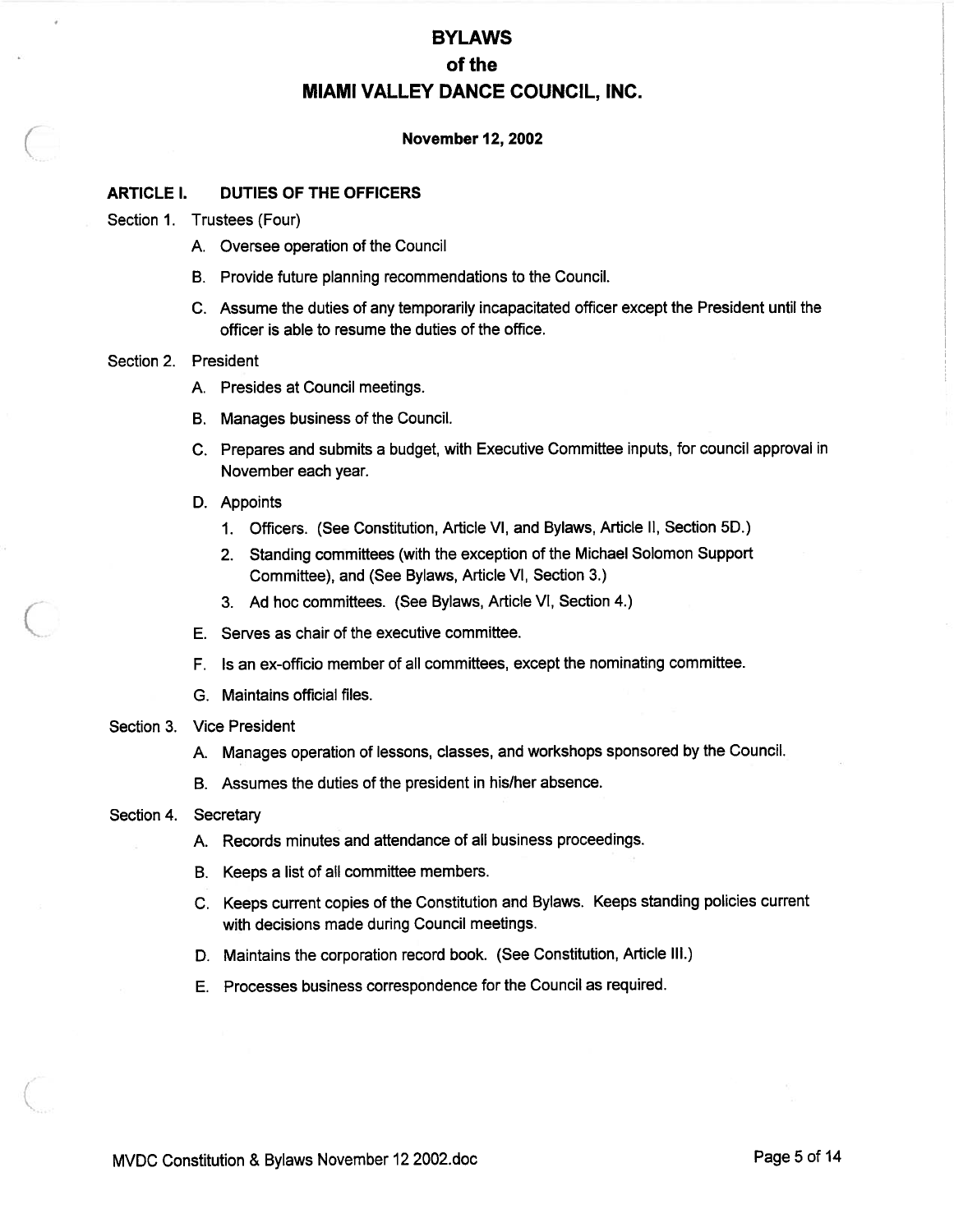### **November** 12, **2002**

### Section 5. Treasurer

- A. Receives monies, pays bills, and maintains auditable financial records.
- B. Provides financial reports to Council meetings.
- C. Furnishes yearly report.
- D. Submits records for a yearly audit.

### Section 6. State Representatives (2)

- A. Represent Council at meetings of the Ohio Corporation of Dance Clubs, Inc.
- B. Act in advisory capacity to the Council.

#### **ARTICLE II. ELECTION OF OFFICERS**

- Section 1. The Nominating Committee shall present a slate of candidates at the September meeting.
	- A. Candidates for elected offices shall not be limited to representatives to the Council. Members of any Council club are eligible for nomination. Candidates must be members of at least one Council club.
	- B. Each nomination presented must be accompanied by a letter from the candidate stating he/she understands and will accept the duties and responsibilities of said office if elected.
	- C. Additional nominations may be made at the September and November meetings.
- Section 2. Election of officers shall be by majority vote of eligible voters present and voting at the November meeting. (See Bylaws, Article III, Section 1.)
- Section 3. Voting Procedures
	- A. At the September Council meeting the president shall appoint three (3) Council members to count ballots.
	- B. The ballots will be preprinted and numbered with a provision to tear off the number.
	- C. Each eligible voter will receive a numbered ballot. (See Bylaws, Article III, Section 1.)
	- D. Ballot counters will present election results to the Council president who will announce the winner.
- Section 4. New officers shall take office January 1.
- Section 5. Terms of Office
	- A. An elected officer, except the trustees and treasurer, shall serve a one-year term and may be re-elected for one additional term in that office.
		- 1. Two trustees shall be elected in odd years for a two-year term. Two trustees shall be elected in even years for a two-year term. Trustees may be re-elected for one additional term.
		- 2. The treasurer shall be elected for a one-year term and may be reelected for an unspecified number of terms.
	- B. An individual may be elected to an office previously held after a two-year interim.

 $\overline{\phantom{a}}$ 

(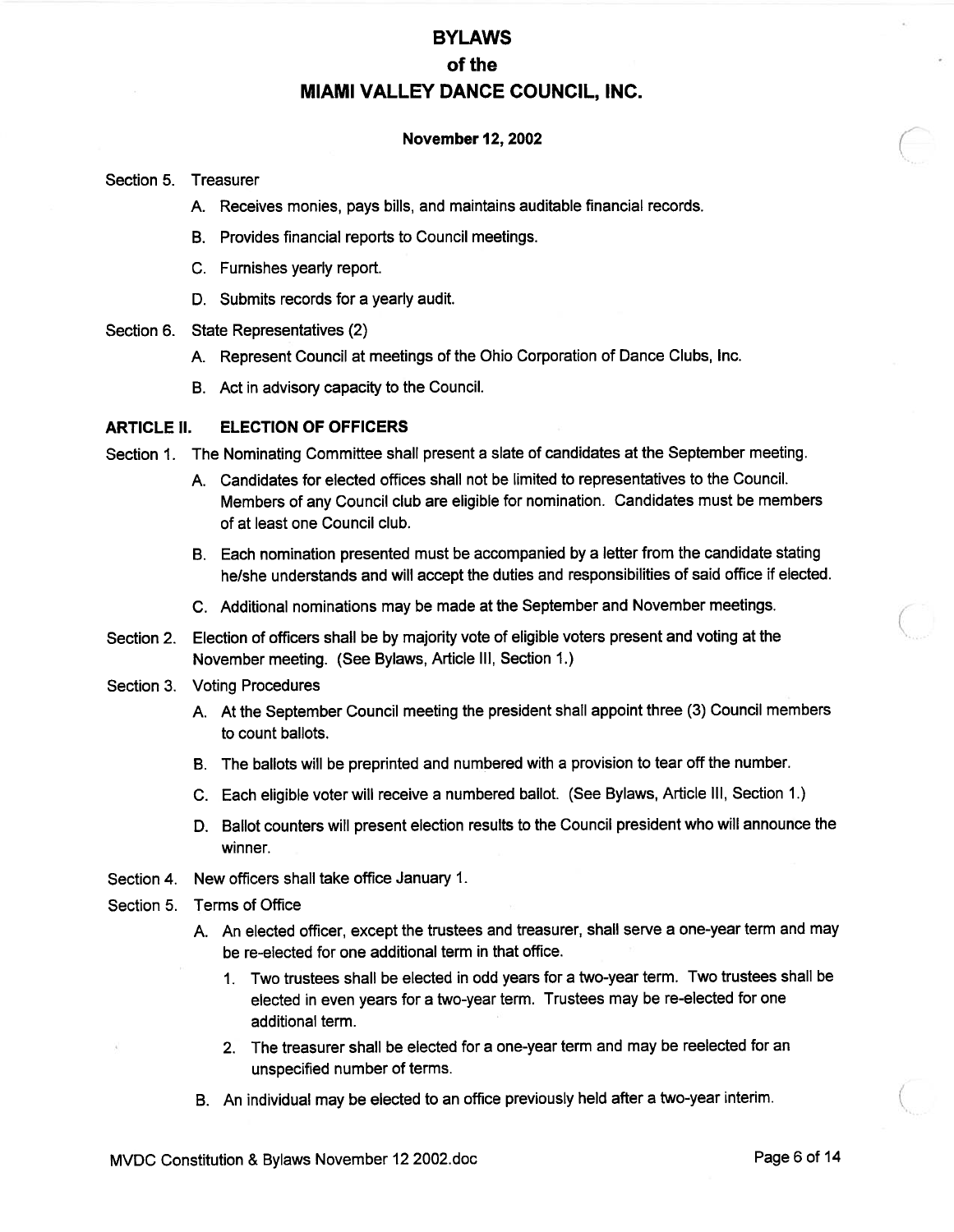## **November 12, 2002**

- C. An elected officer may be elected to any other office but may not serve two offices at one time.
- D. An appointed officer, excluding callers and leaders, must also be a member of at least one Council club. One state representative is appointed each year. Each state representative serves a two-year term. (There are a total of two state representatives.) All appointed officers may be reappointed by the president. The number of terms is not limited.
- E. The immediate past president shall serve for one year.
- Section 6. Removal from Office Any officer may be removed from office for misconduct or neglect of duty by a two-thirds vote of the eligible voters present and voting. (See Bylaws, Article III, Section 1.)
- Section 7. Filling a Vacated Office The Executive Board may appoint a temporary replacement for a vacated office and notify the council members of a special election to be held at the next regularly scheduled meeting. If the time remaining in the term of office is four months or less, the appointed replacement will complete the term and no special election will be held.

## **ARTICLE III. MEMBERSHIP**

- Section 1. Voting Rights.
	- A. Members of the executive board (see Bylaws, Article VI, Section 1), and one representative from each club shall have one vote at Council meetings.
	- B. No individual shall have more than one vote.
	- C. All voting shall be considered valid if there is a quorum of eligible voters present. A quorum is defined as two-thirds of the eligible voters. (See Constitution, Article VII, Section 1.A.)

## Section 2. Motions.

 $\left($ 

- A. Any eligible voter may introduce a motion.
- B. Any dancer may attend Council meetings and take part in discussions but may not introduce a motion or vote on Council business.
- Section 3. Club representatives must attend at least four (4) of any six (6) consecutive Council meetings.
- Section 4. Membership in the Council is automatically withdrawn when a club is dissolved.
- Section 5. Membership of a club may be rescinded at a Council meeting by a two-thirds vote of the eligible voters present and voting if it is determined by an ad hoc committee of three that such club does not operate within the constitution and bylaws of this Council.

## **ARTICLE IV. MEMBERSHIP GUIDELINES**

- Section 1. The Miami Valley Dance Council, Inc. shall
	- A. Provide services to member clubs including but not limited to
		- 1. Council-wide news and publicity;
		- 2. Consolidated member clubs' dance schedules;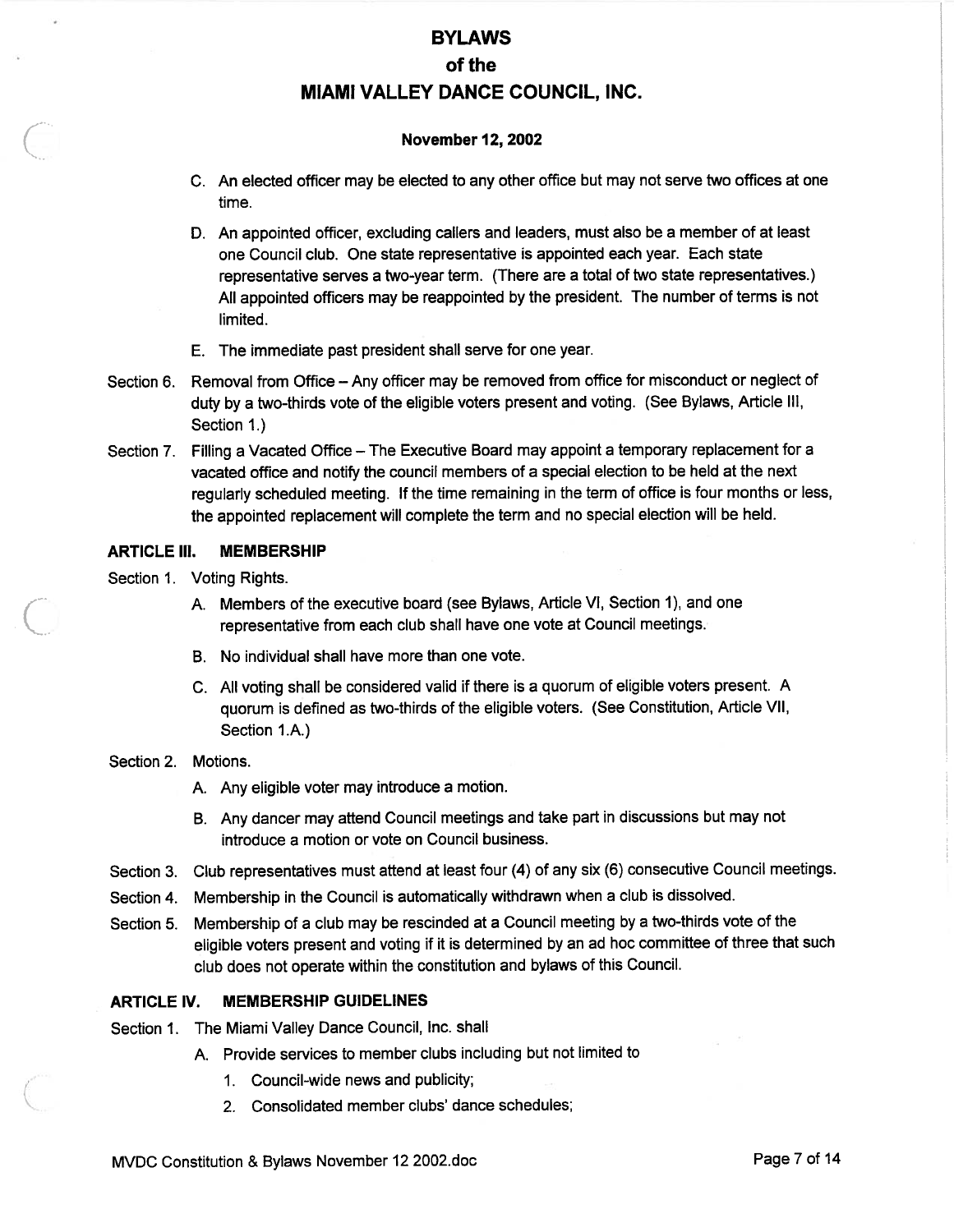## November 12, 2002

- 3. Sponsoring or supporting lessons, classes, and workshops;
- 4. Promoting or sponsoring community service activities;
- 5. Promoting or sponsoring state dance conventions and other dance-related functions;
- 6. Liability insurance; and
- 7. Council-wide award programs.
- B. Endorse proper dance attire appropriate to the recreational dance type. Any deviation is at the discretion of the sponsoring club and should be announced beforehand.
- C. Adhere, in accordance with state bylaws, to the policy of no alcoholic beverages before or during dances.
- D. Promote smooth dancing.
- E. Support City recreation programs whenever possible.
- Section 2. Council member clubs shall
	- A. Provide a club representative to at least four of the six bi-monthly Council meetings to maintain membership in the Council. (See Bylaws, Article III, Section 3.)
	- B. Support the Buckeye Dance Convention by suspending club dancing on Friday evening and all day Saturday of the convention weekend.
	- C. Support and attend activities sponsored by the Council.
	- D. Visit Council member clubs if possible.
	- E. Submit dance schedules when requested for consolidated printing.
	- F. Assist whenever possible in the maintenance and improvement of dance facilities.
	- G. For those clubs using facilities owned by the City:
		- 1. Operate the organization within the framework of the general laws, ordinances, rules and regulations of the City.
		- 2. Conduct the organization such that any person shall have equal opportunity to join and continue as a member.

#### ARTICLE V. OPERATIONAL PROCEDURES

- Section 1. The Council shall operate on the calendar year.
- Section 2. The treasurer, president and vice president shall be bonded.
- Section 3. Monies shall be received from Council-sponsored activities. Monies remaining after payment of operating expenses shall be used for the benefit of Council clubs and dancers.
- Section 4. Monies received shall be deposited in the name of Miami Valley Dance Council, Inc.
- Section 5. Authorized signatures for checks shall be that of the treasurer and either the president or vice president.

 $($ 

(

 $\left($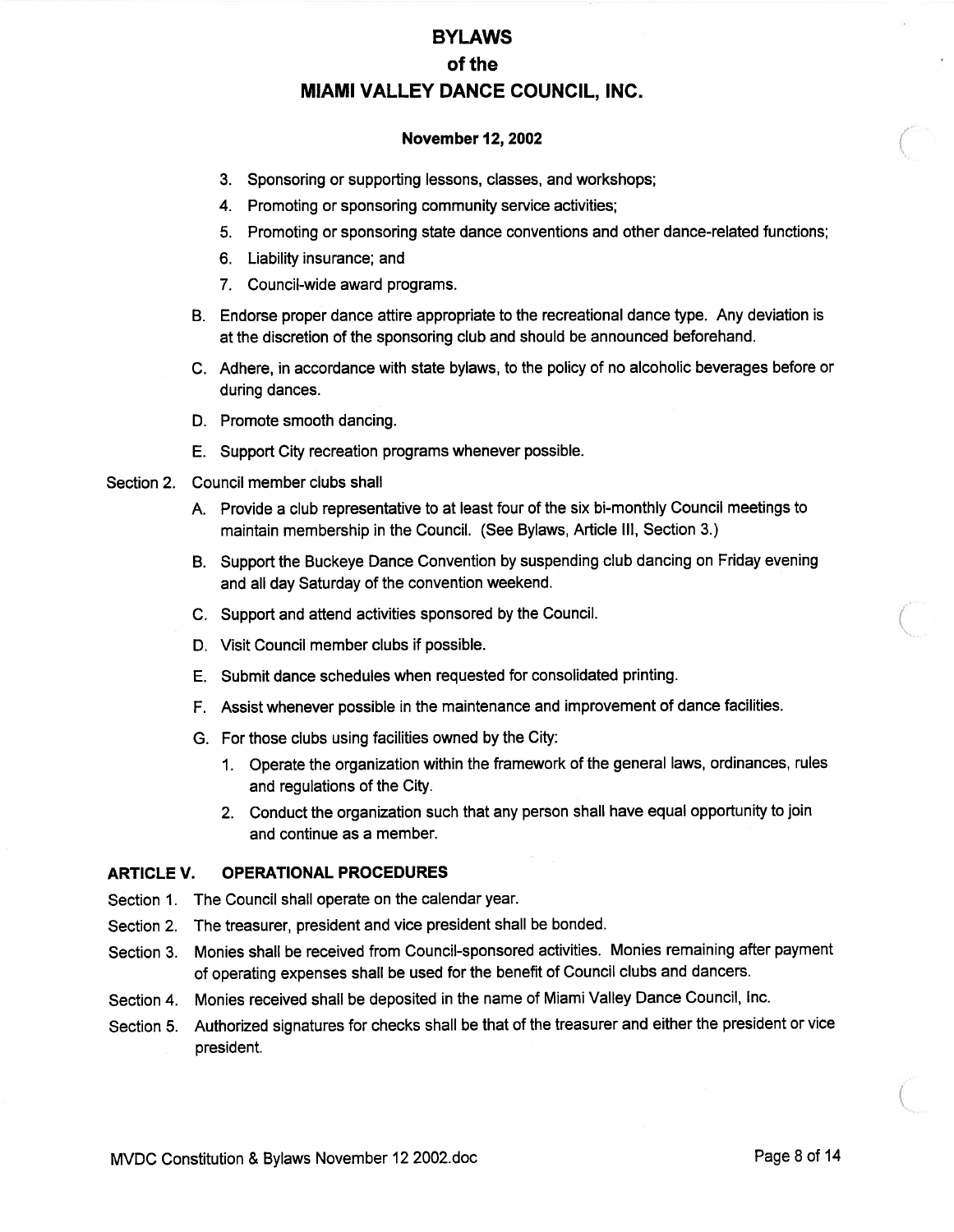### ( **November 12, 2002**

- Section 6. Minor expenditures of \$100 or less may be approved by Council officers. Expenditures over \$100 must be authorized by the Council. All approved expenditures shall be paid upon presentation of voucher/receipt to the treasurer.
- Section 7. Persons authorized to attend State Corporation meetings on behalf of the Council may be reimbursed for mileage and one meal at the government-accepted per diem rate. Reimbursement shall not exceed actual expenses.

#### **ARTICLE VI. COMMITTEES**

- Section 1. Executive Board
	- A. Consists of elected and appointed Council officers (see Constitution, Article VI) and immediate past president.
	- B. Functions for emergency action only between regular Council meetings.
	- C. Has powers of the Council, except to reverse any action of the Council.
	- D. Provides minutes of special meetings at the next regular Council meeting.
- Section 2. Executive Committee
	- A. Consists of the Executive Board plus the chairs of all committees.
	- B. Assists in the management of and makes recommendations to the Council.
- Section 3. Standing Committees & Representatives

These committees and representatives serve a one-year term unless otherwise indicated. Chairs need not be club representatives but must be ratified by the Council unless otherwise indicated.

- A. Community Relations / Publicity Committee
	- 1. Develops and implements a public relations program including community service activities.
	- 2. Creates publicity for Council-wide activities.
	- 3. Arranges public demonstrations of all forms of recreational dance available through the Council.
- B. Schedule-Printing Committee
	- 1. Requests club dance schedules and consolidates them into a Council-wide schedule.
	- 2. Prints and distributes Council-wide schedule at an interval determined by the Council.
- C. Awards Committee
	- 1. Implements Council-wide award programs including but not limited to Honor Roll Dancers program, club anniversary recognition, and banner raid program.
	- 2. Recommends guidelines for implementation of awards programs to the Council for its approval.
	- 3. Publishes and distributes Council approved guidelines for award programs.
	- 4. Maintains award displays including but not limited to banner raid board, club anniversary plaques, honor roll dancers, Council past presidents, and plaques

 $\big($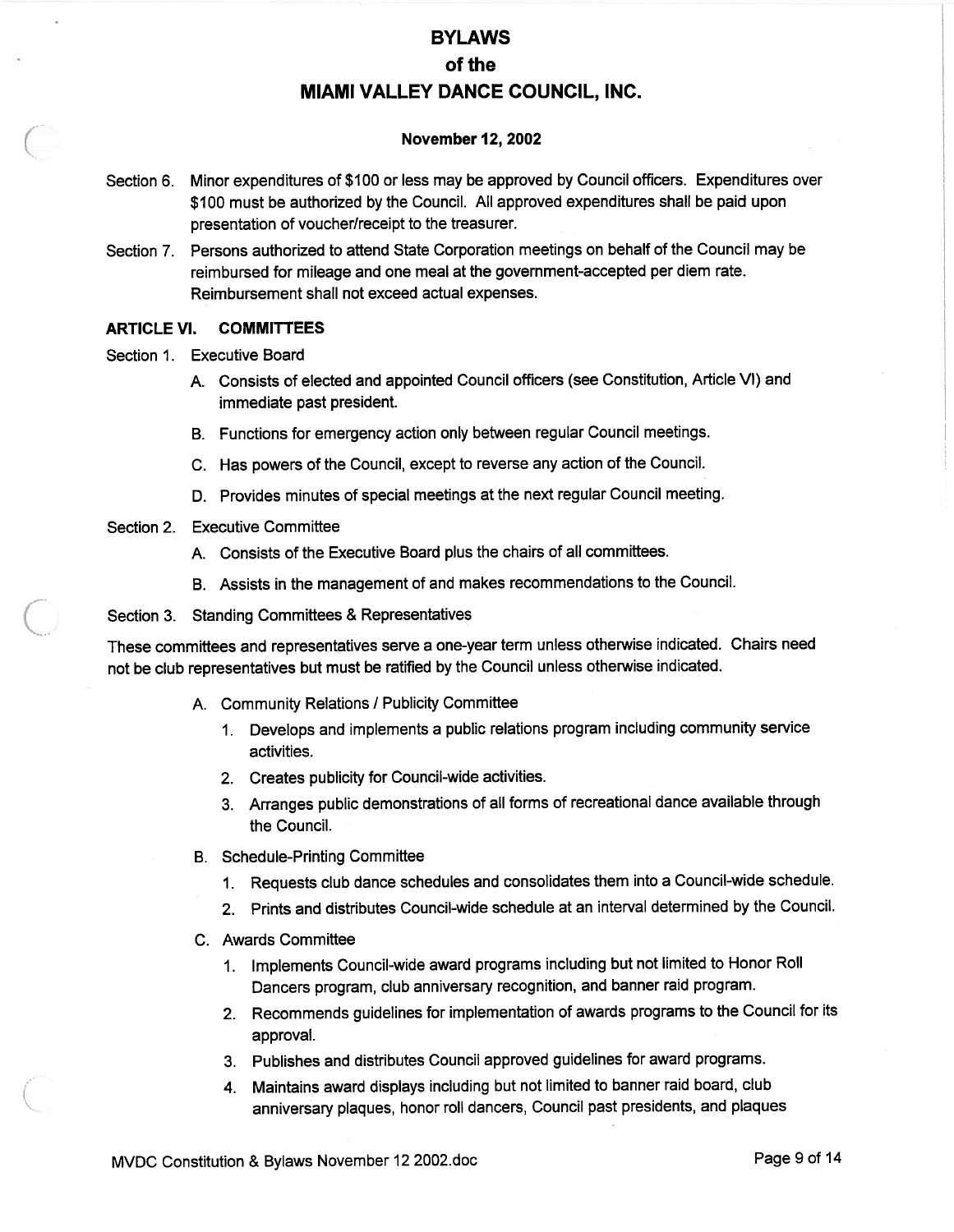#### **November** 12, **2002**

awarded to the Council. Maintenance of award displays at the Michael Solomon Pavilion will be in cooperation with the Michael Solomon Support Committee.

5. Plans and implements an annual Honor event to recognize award recipients.

#### D. Historian

- 1. Maintains a pictorial and narrative history of the Council.
- 2. Maintains and keeps Council quilt and banner.
- E. Michael Solomon Support Committee
	- 1. Management The MSSC shall manage the Michael Solomon Pavilion by
		- a. performing building and yard maintenance and improvements with the permission of the City,
		- b. planning expenditures through the use of a Council approved budget,
		- c. providing a schedule function,
		- d. recommending usage fees for approval by the Council, and
		- e. publishing schedule information, usage guidelines, and approved usage fees.
	- 2. Chair The Chair of the MSSC
		- a. shall be selected by the membership of MSSC,
		- b. shall serve for a term to be determined by the MSSC membership,
		- c. shall act as liaison between the Pavilion users, the Council, and the City in matters concerning the Pavilion, and
		- d. shall report status of MSSC activities and finances to the City.
	- 3. Membership The membership of the MSSC shall consist of one representative from each organization that meets regularly (at least 6 meetings a year) in the Michael Solomon Pavilion. The Council shall be represented by a Trustee. The President of the Council shall be an ex-officio member of the MSSC.
	- 4. Monies
		- a. The MSSC shall prepare and submit a budget for Council approval each year.
		- b. The MSSC shall maintain a support fund separate from Council monies.
		- c. Usage fees shall be deposited into the support fund.
		- d. The support fund shall be used only for the management (as defined above) of the Michael Solomon Pavilion.
		- e. The MSSC shall submit a financial report for each regularly scheduled Council meeting.
		- f. MSSC finances shall be subject to audit by the Council and the City.
	- 5. Meetings The MSSC shall hold at least four (4) meetings per year.

 $\big($ 

 $\big($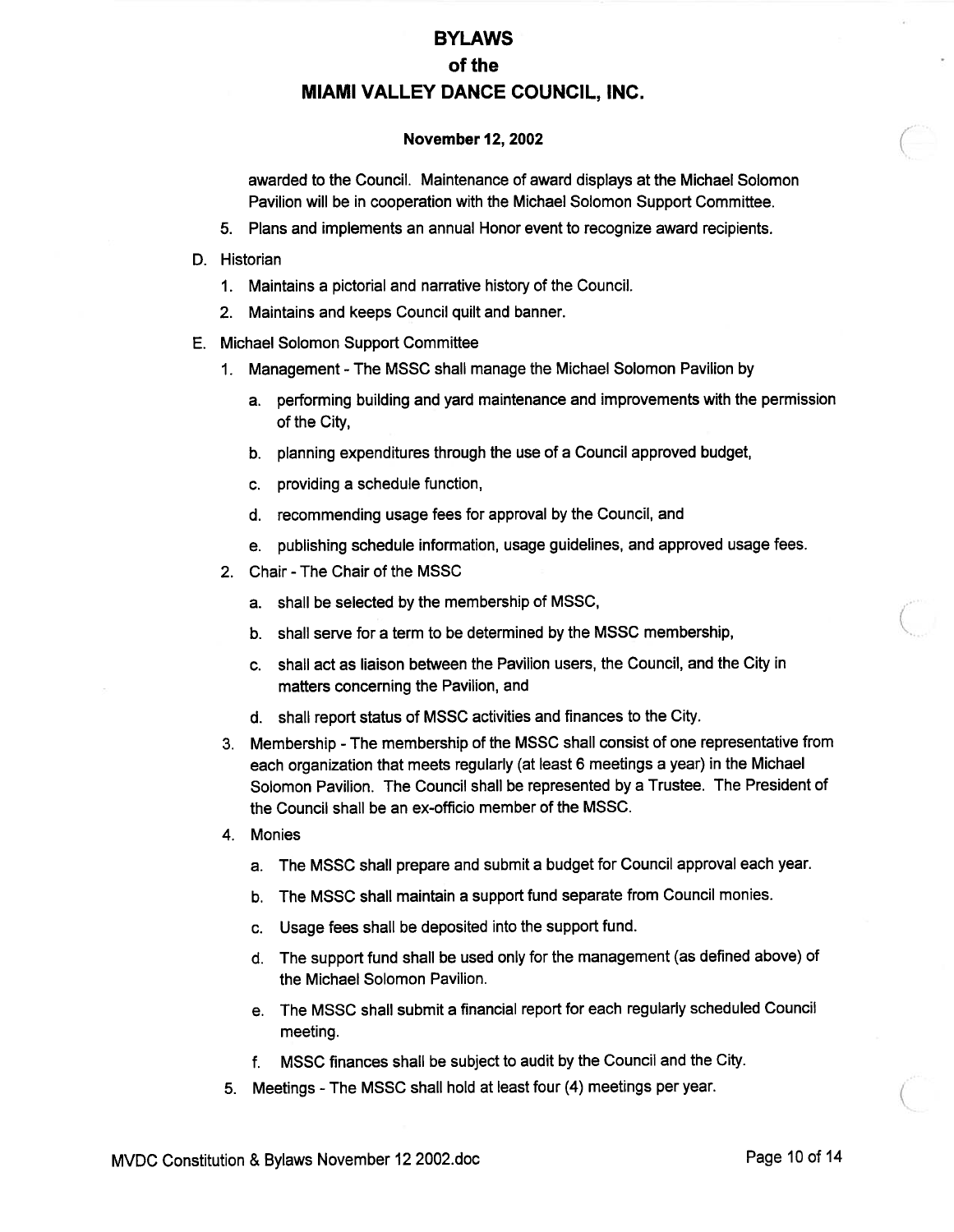### **November 12, 2002**

- 6. Operating Procedures The MSSC may create and approve internal operating procedures without the further approval of the Council as long as such operating procedures are not in conflict with the Council Constitution and By-Laws.
- F. Hotline Committee

 $\overline{(\ }$ 

- 1. Maintains recorded hotline with up-to-date information on dance activities, including schedule changes, location changes, and cancellations.
- 2. Requests schedule information from clubs.
- 3. Responds to hotline inquiries or directs inquiries to appropriate contacts.
- G. Newsletter Committee
	- 1. Collects club dance news and schedules.
	- 2. Solicits advertisements and subscribers.
	- 3. Prepares newsletter for reproduction.
	- 4. Distributes newsletter bimonthly.
	- 5. Maintains records of advertisers and subscribers.
	- 6. Maintains editorial standards.

## Section 4. Ad Hoc Committees

These committees do not serve a set term but are for a specific purpose only.

- A. Nominating Committee
	- 1. Consists of three individuals who are not current Council officers.
	- 2. Presents slate of officers at the September Council meeting.
- B. Ohio State Convention Committee
	- 1. The chair shall be appointed following the last Dayton-hosted convention. All other members of this committee shall be appointed by the chair.
	- 2. Plans, organizes and coordinates the Buckeye Dance Convention for the year it is held in Dayton.
	- 3. Serves until the completion of the convention for which it was originally assembled.
- C. Audit Committee
	- 1. Annually audits the financial records of the Council.
	- 2. Presents audit reports to the Council president no later than the March meeting
- D. Constitution Committee
	- 1. Proposes revisions and/or amendments to the Constitution, Bylaws, and Standing Policies.
	- 2. This committee shall be created no less than once every five (5) years.
- E. Membership Committee
	- 1. Investigates the legitimacy of club applications for Council membership.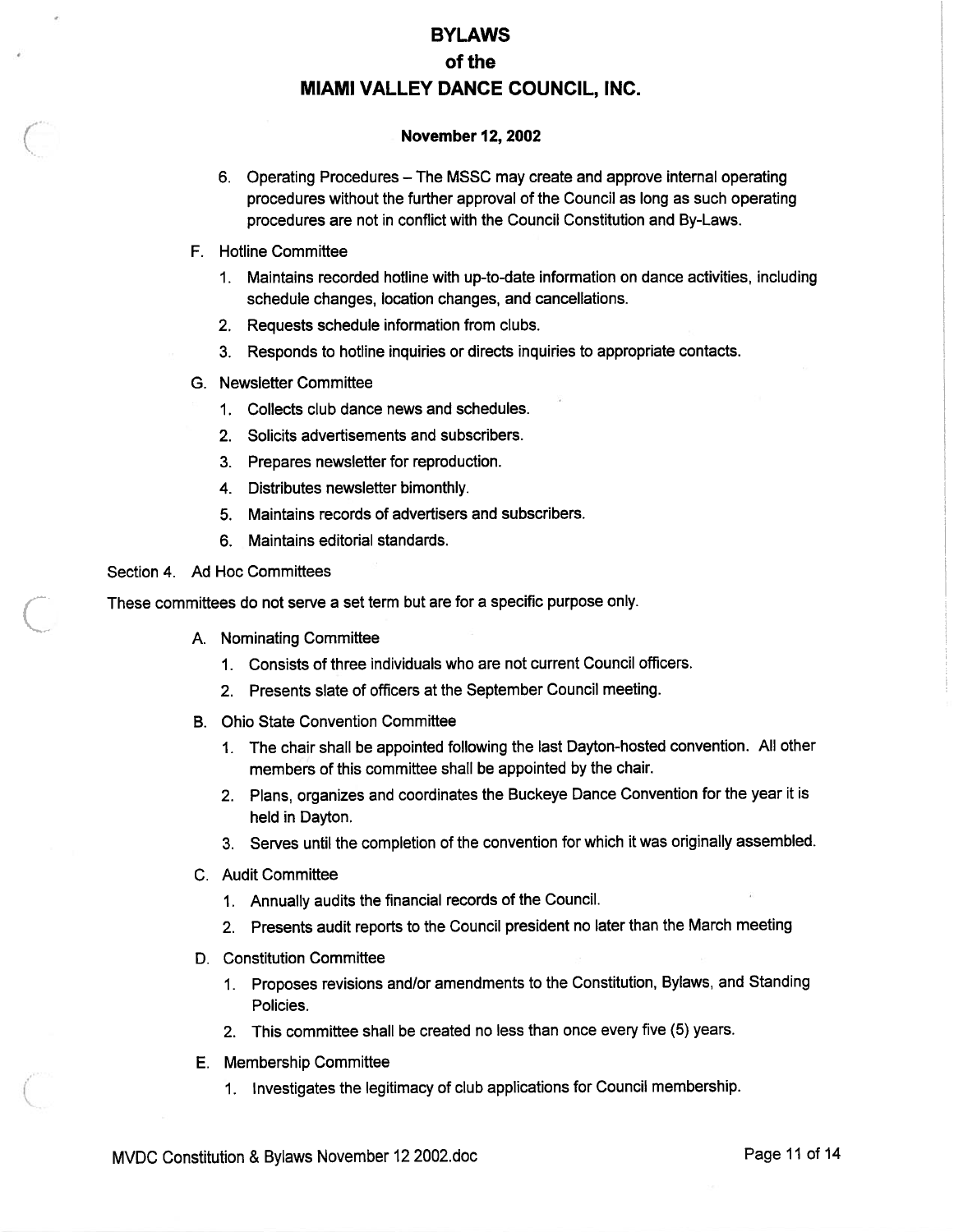### November 12, 2002

- 2. Presents recommendations to Council.
- F. Other Committees
	- 1. Formed by the president for purposes not specifically stated in this document

### ARTICLE VII. AMENDMENTS

These bylaws can be amended at any regular Council meeting by a majority vote of the eligible voters present and voting at the meeting. (See Bylaws, Article III, Section 1.) Amendments must be submitted in writing and read to the club representatives at least one meeting prior to voting. These bylaws shall be reviewed every five years.

(

(

 $\left($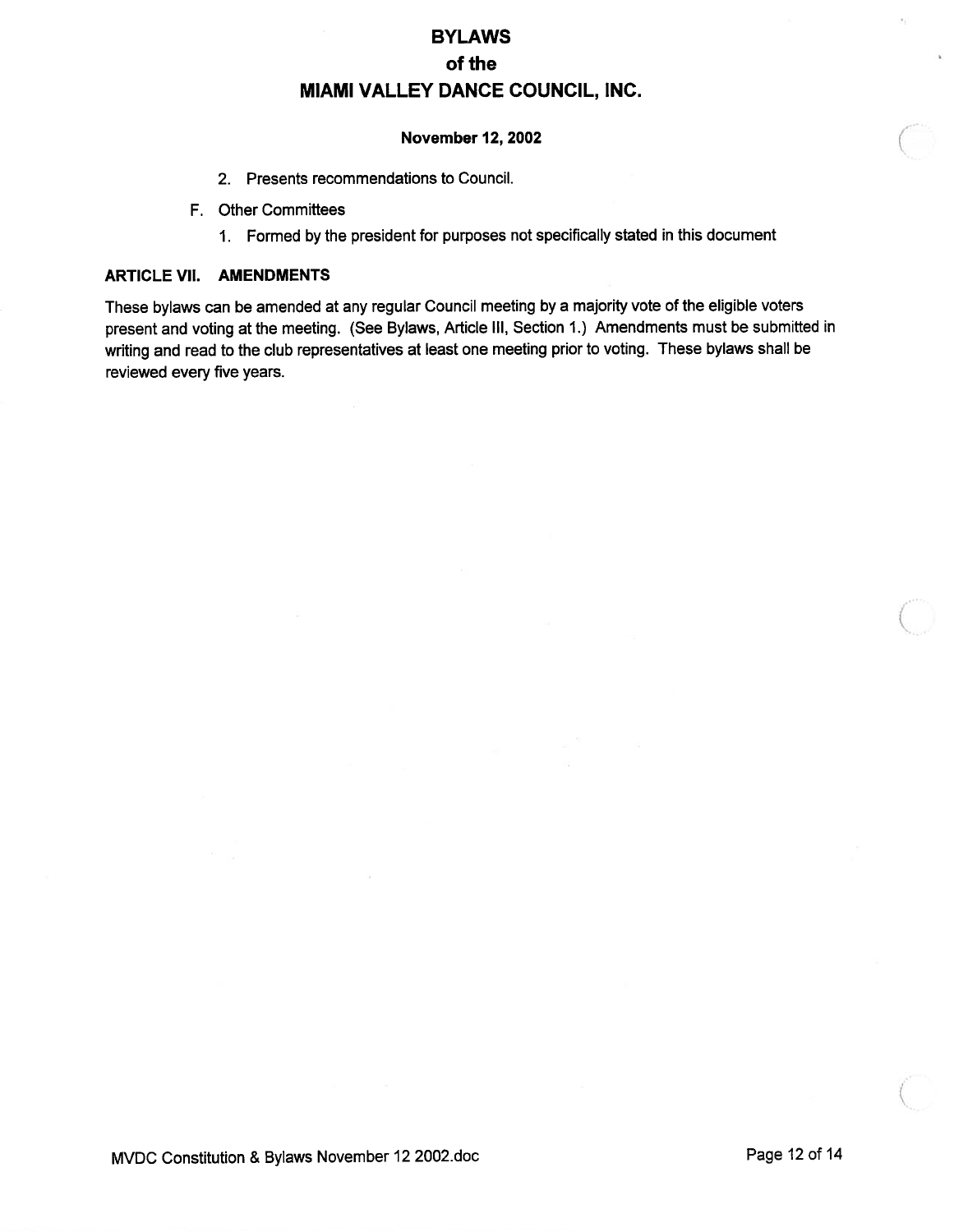# **MIAMI VALLEY DANCE COUNCIL STANDING POLICIES**

## **Novernber12,2002**

- 1. Any Council club which has been dancing for 25 years or more will be recognized with a plaque. For each 5 years beyond 25, the club will be recognized with a silver star. For the 50<sup>th</sup> anniversary, the club will be recognized with a new plaque. For each 5 years beyond 50, the club will be recognized with a gold star. To receive this honor the club must make a written request and provide a brief written history of the club.
- 2. The Council will print and distribute free coupon books to mainstream or plus lesson class graduates. The coupon books will contain coupons for free admissions to clubs that are interested in participating.
- 3. Council will recognize dancers with 100 raids by adding names to the Pavilion wall plaque.
- 4. Council will drop the Honor Couples Dinner in place of paying for the Honor Raider badges.
- 5. Honor couples nominee forms will be due at the November council meeting.
- 6. Current year Honor Couples from all areas of the state who are wearing their Honor badges shall be admitted free to Council club dances for one year.
- 7. Representatives of Council clubs will write or change Banner Raid rules.
- 8. Banner Raid rules will be published yearly in the Miami Valley Dance News.
- 9. Insurance forms will be due at the January Council meeting and payment will be due at the March meeting.
- 10. Council will set up and maintain an Education Fund to pay dues to other organizations. A maximum of \$300 will be provided to dancers attending Mini-Legacy.
- 11. Council will provide paid registrations to the state convention for the Honor Couple.
- 12. Council will pay for the Council president to attend the State Corporation luncheon at the state convention.
- 13. Council will pay the booking fee to reserve the convention center for Dayton conventions.
- 14. Council will provide a hospitality room one year prior to Dayton's convention. Council will develop and promote a special badge and publicity dress for the state convention in Dayton.
- 15. Council may advertise a Dayton convention no sooner than the Friday night of the preceding convention.
- 16. Council will have a publicity banner.

 $\bigg($ 

 $\overline{(\ }$ 

17. The Council quilt will be displayed at conventions and other events.